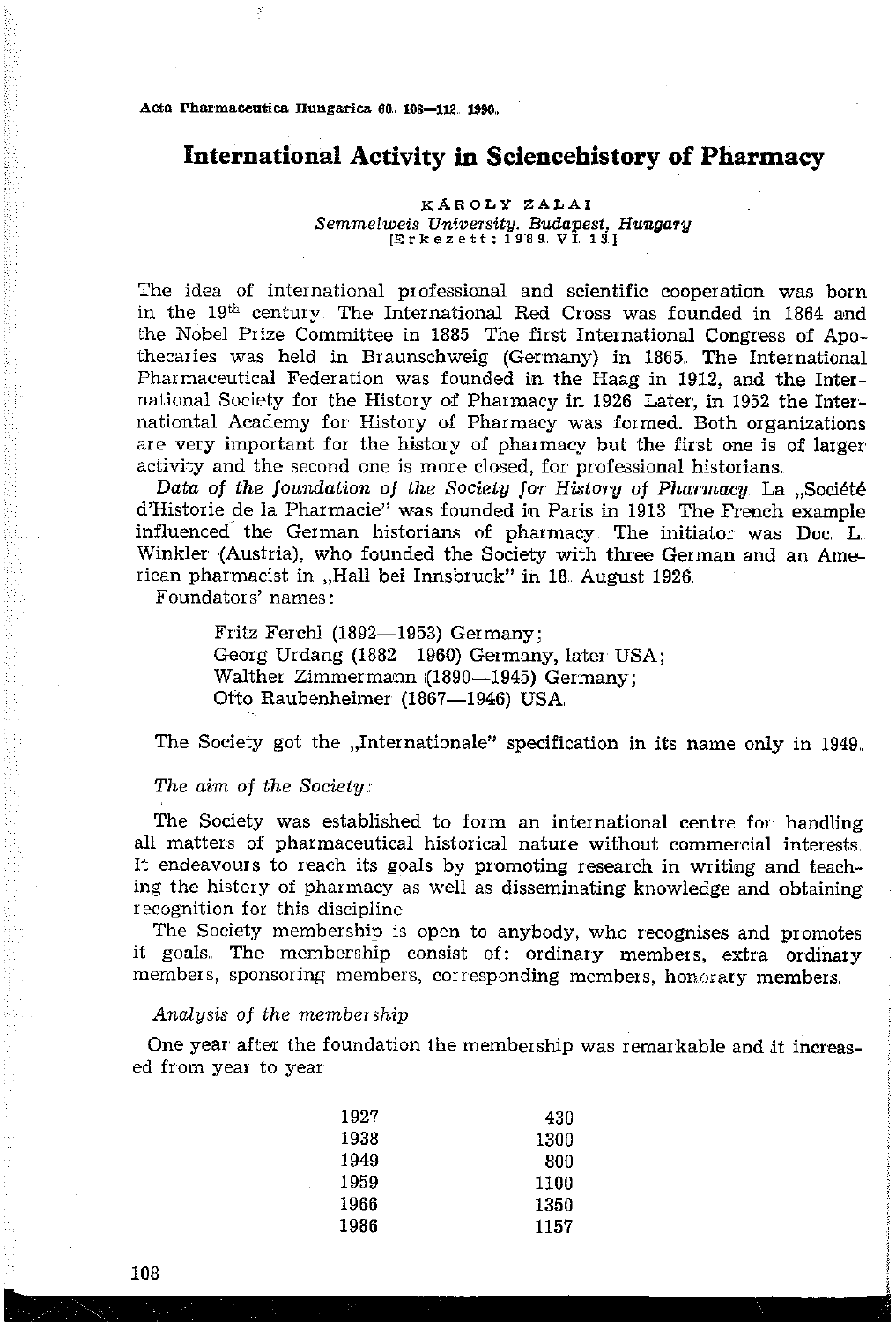The 1157 members in 1986 represented 33 countries of the world. Among them 13 countries have 7 or more members who have the possibility to arrange autonomous country groups They are the following countries

### countries

B.

# $membership$

|                 | Germany (Fed. Rep.)      | 812 |
|-----------------|--------------------------|-----|
| $2_{\cdot}$     | Austria                  | 136 |
| 3.              | Switzerland              | 36  |
| 4               | United States of America | 20  |
| 5.              | The Netherlands          | 19  |
| 6.              | Italy                    | 15  |
| 7.              | Hungary                  | 13  |
| 8.              | Norway                   | 11  |
| 9.              | Denmark                  | 10  |
| 10.             | Sweden                   | 10  |
| 11.             | Spain                    | 9   |
| 12 <sub>1</sub> | Belgium                  | 8   |
| 13              | France                   | ٠,  |
|                 |                          |     |

Further countries with some ordinary membership

| Australia      | Germany (Fed. Rep.) | Poland       |
|----------------|---------------------|--------------|
| Brasil         | Great Britain       | Portugal     |
| Canada         | Israel              | Romania      |
| China          | Japan               | Saudi Arabia |
| Czechoslovakia | Luxemburg           | South Africa |
| Egyipt         | Nigeria<br>ta.      | Yugoslawia   |
|                |                     | Zimbabwe     |

## Management of the Society

The most important organs of the Society are: The president

The Select Executive Committee

The Extended Executive Committee

The General Meeting

## Detail about the presidents:

| 1926-1935 | Doc. Dr. Phil. Mg. Ph Ludwig Winkler (1873-1935)   |
|-----------|----------------------------------------------------|
|           | Innsbruck, Austria                                 |
| 1936-1946 | Prof. Dr. Phil. Dr. Med. Ludwig Kofler (1891-1951) |
|           | Innsbruck, Austria                                 |
| 1949-1954 | Prof. Dr. Phil. Mg Ph Anton Häfliger (1873-1954)   |
|           | Basel, Switzerland                                 |
| 1955—1969 | Prof. h c. Mg. Ph. Georg Edmund Dann (1898-1978)   |
|           | Kiel, Bundesrepublik Deutschland                   |
| 1970-1981 | Prof. Dr. Phil Mg. Ph. Wolfgang Schneider (1912-   |
|           | Braunschweig, Bundesrepublik Deutschland           |
| 1982—     | Prof. Dr. Pharm Mg Ph. Károly Zalai (1921-         |
|           | Budapest, Hungary                                  |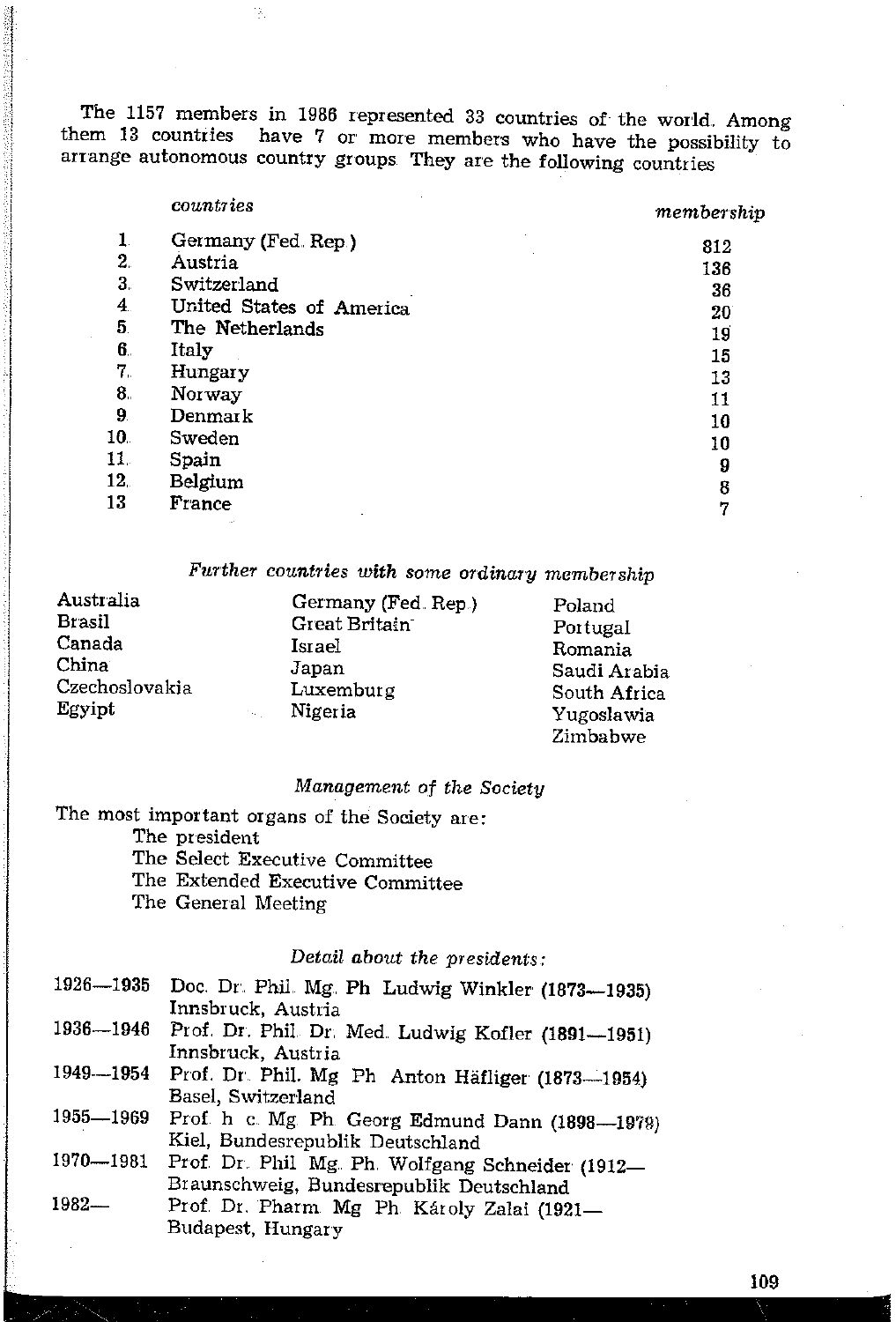### Activity of the Society

One of the most important results of international activity is the organization of Congresses. Since the foundation there have been 28 Congresses. Their data are shown in the following table:

| 1 Nürnberg    | 1927 10 Róma         | 1954 | 19 Prag           | 1971 |
|---------------|----------------------|------|-------------------|------|
| 2 Berlin      | 1929 11 Luzern/Basel | 1956 | 20 Paris          | 1973 |
| 3 Wien        | 1931 12 Heidelberg   | 1957 | 21 Brema          | 1975 |
| 4 Basel       | 1934 13 Dubrovnik    | 1959 | 22 Innsbruck      | 1977 |
| 5. Stuttgart  | 1936 14 Innsbruck    | 1961 | 23 Basel/Lausanne | 1979 |
| 6 München     | 1938 15 Rotterdam    | 1963 | 24 Budapest       | 1981 |
| 7 Hamburg     | 1949 16 London       | 1965 | 25 Washington     |      |
| 8 Rothenburg/ | 17 Athen             | 1967 | D. C.             | 1983 |
| /Tauber       | 1950 18 Luxemburg    | 1969 | 26 Granada        | 1985 |
| 9. Salzburg   | 1951                 |      | 27 Oslo           | 1987 |
|               |                      |      | 28 Athen          | 1989 |

In the first decades the congresses were exclusively in German language territories, after the second world war other countries (Italy, Yugoslavie, Netherlands, England, Greece, etc.) came to the front. The first year that we left Europe was 1983. Then a congress was arranged in USA, in Washington D C.

The topics of the congresses are very variable: the history of sciences and praxis, pharmaceutical institutions, university education, specialisation, museology and arts in the pharmacy. Pharmaceutical research is helped by the International Pharmaceutical Historical Library in Stuttgart, Germany

The Society publishes important papers of the congresses and several new editions every year. The numbers of the published "Veröffentlichungen der Internationalen Gesellschaft für Geschichte der Pharmazie" are 57 booklets.

For the acknowledgement of the scientific activity the "Schelenz Plaquett was founded in 1952. The following 38 persons and 1 instituton were awarded by this plaquett in the period:

### Awarded with Schelenz plaquett:

- 1930 N. Schniderschitsch, Austria
- 1931 A Adlung, Germany
- J. A. Häfliger, Switzerland 1932
- 1933 K Böhner, Germany
- 1934 O. Zekert, Austria
- W Zimmermann, Germany 1937
- G. E. Dann, Germany 1938
- F. Ferchl, Germany 1948
- G. Urdang, Madison, USA 1949
- 1950 A. Lauer, Germany
- 1950 W. Schneider, Germany
- 1951 L. Gentz, Sweden
- H. Gittner, German D. R. 1952
- Nobile Collegio Chimico-Farmaceutico di Roma 1954
- 1954 G. Conci, Italy
- 1956 D A Wittop Koning, Netherlands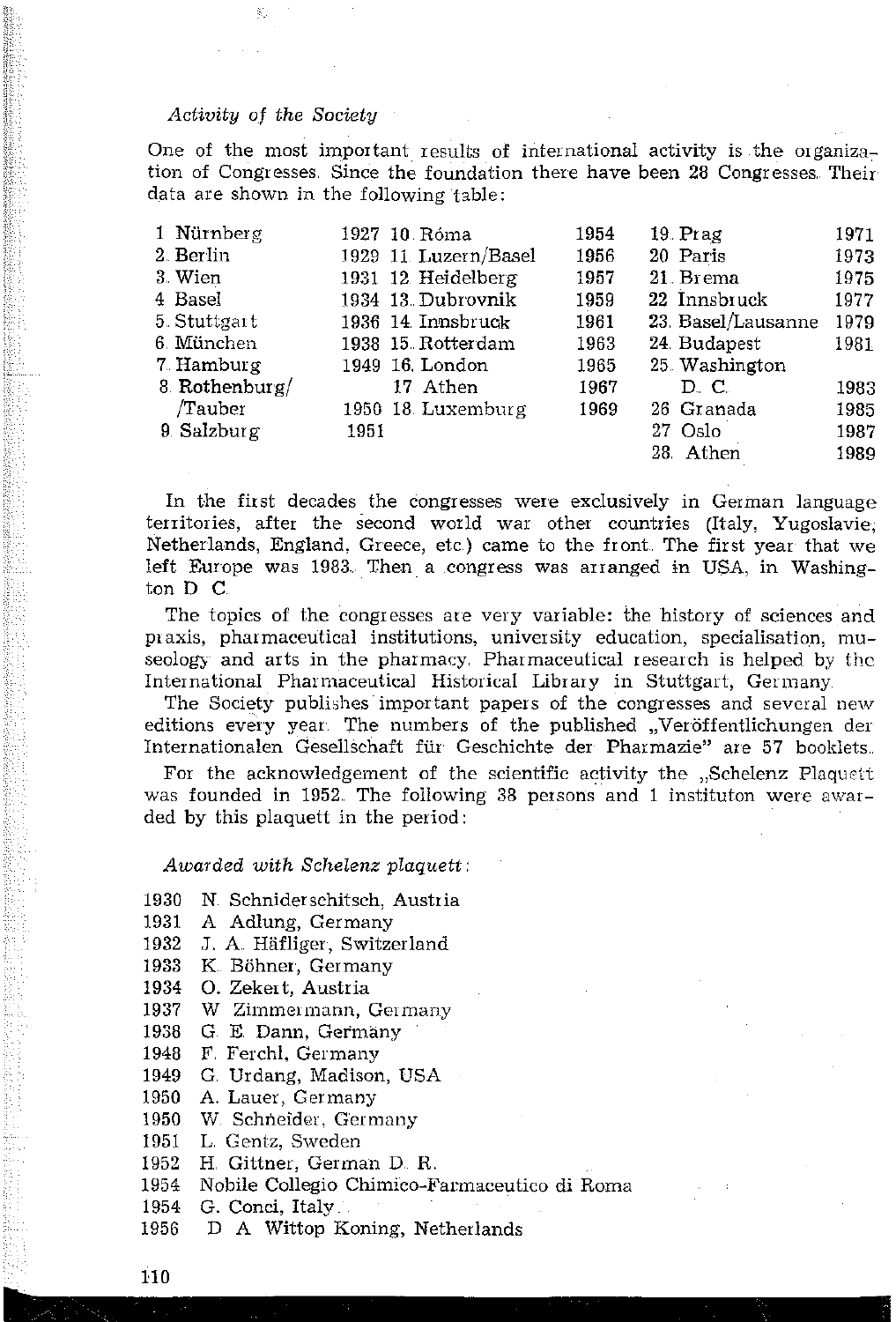- 1957 F. Minarik, Yugoslavia
- 1958 A. E. Vitolo, Italy
- 1959 W-H. Hein. German F. R.

X

- 1961 E J. Emmanuel, Greece
- 1962 A Lutz, Switzerland
- 1963 K Ganzinger, Austria
- R. Schmitz, German F. R. 1966
- H Tartalja, Yugoslavia 1967
- 1968 U. Tergolina, Italy
- 1970 A. Wankmüller, German F. R.
- 1971 G. Sonnedecker, USA
- 1972 E. H. Guitard, France
- 1973 L. Vandeviele, Belgium
- 1975 W. Luckenbach, German F. R.
- 1977 Frau A. Lothian Short, England
- 1979 G. Kalinich, German F. R.
- 1981 W. Roeske, Poland
- 1982 G. Folch Jou, Spain
- 1983 D L Cowen, USA
- 1984 Frau D. Goltz, German F R
- 1985 P. Julien, France
- 1986 D Schwarz, German F. R.
- 1988 Frau I. Müller, German F. R.
- 1989 H J. Fehlmann, Switzerland

For the ackowledgement of the activity in the Society the "Winkler Plaquette" was founded in remembrance of the Founder of the Society.

The "Declaration of Granada" is of great importance in 1985. It declares the importance and necessity of enlargement of the history of pharmacy in research and in university education. Some quotations of this declaration:

"The Congress urges the academic institutions and the pharmaceutical and other health organisations:

1. To make the history of pharmacy an essential part of all curriculi in pharmaceutical studies.

2 To provide this teaching with adequate financial resources, this assuring its quality and effectiveness.

3 To provide coordination between the teaching of the history of pharmacy and the teaching of pharmaceutical legislation, deontology, economics, sociology and administration.

If we help the pharmacists to find their link with the past, the realization of these objectives will enable them to cope with the current and future reality, and therefore to better achieve social tasks and responsabilities Granada, 29th. September, 1985"

### International Academy for History of Pharmacy

The History of Pharmacy has an International Academy initiating Platon's Academia in Athens, Greece. This Academy consists of a limited membership with outstanding scientific results. There are about one hundred members from cca 30 countries

The Academy was founded in 1952 by Georg Edmund Dann (Germany) with cooperation of P. H. Brans and D. Wittop Koning (both from Netherlands). The presidents of this organization: